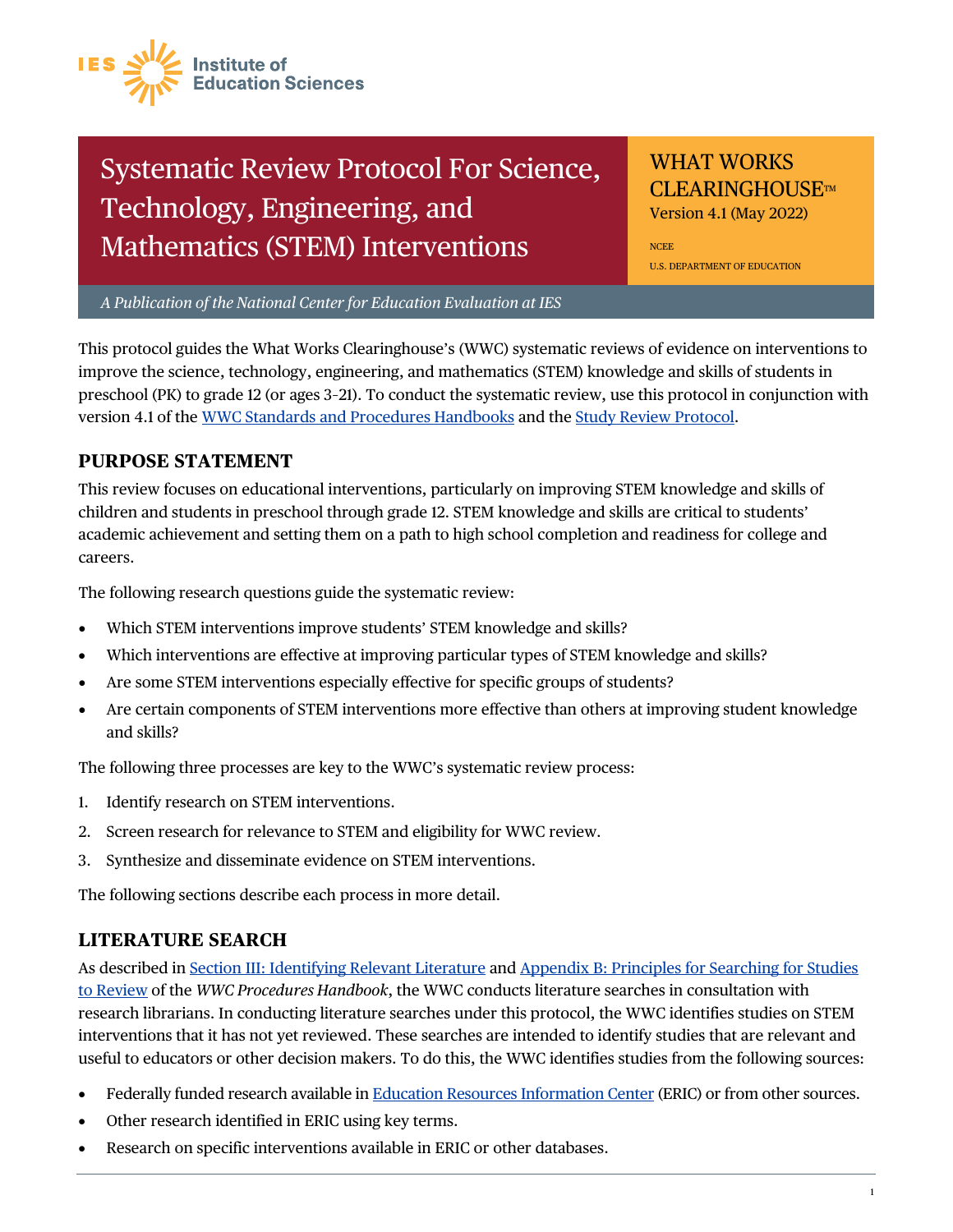See Appendix A for additional details on identifying interventions for systematic review and on the search, screening, and prioritization processes.

#### **SCREENING OF RESEARCH USING ELIGIBILITY CRITERIA**

The *WWC Procedures Handbook* discusses the types of research the WWC reviews in [Section II: Developing the](https://ies.ed.gov/ncee/wwc/Docs/referenceresources/WWC-Procedures-Handbook-v4-1-508.pdf#page=8)  [Review Protocol,](https://ies.ed.gov/ncee/wwc/Docs/referenceresources/WWC-Procedures-Handbook-v4-1-508.pdf#page=8) [Section III: Identifying Relevant Literature,](https://ies.ed.gov/ncee/wwc/Docs/referenceresources/WWC-Procedures-Handbook-v4-1-508.pdf#page=10) and [Section IV: Screening Studies.](https://ies.ed.gov/ncee/wwc/Docs/referenceresources/WWC-Procedures-Handbook-v4-1-508.pdf#page=11) The WWC reviews studies using the *[Study Review Protocol](https://ies.ed.gov/ncee/wwc/Document/1297)*, which guides the review in conjunction with the *WWC Standards Handbook* and the *WWC Procedures Handbook*. To be included in a systematic review under this protocol, a study must both meet the eligibility criteria in the *[Study Review Protocol](https://ies.ed.gov/ncee/wwc/Document/1297)* and the criteria listed below.

## **Eligible Interventions**

The WWC will conduct a systematic review and synthesize evidence for STEM interventions that meet the following criteria:

- *Intervention type*. Interventions must be an educational product, practice, policy, or program designed primarily to improve students' STEM knowledge and skills. See the *[Study Review Protocol](https://ies.ed.gov/ncee/wwc/Document/1297)* for definitions of each type of intervention. A wide range of STEM interventions are eligible for review under this protocol, including:
	- STEM curricula, textbooks, "kits" or other sets of materials for exploring STEM knowledge and skills, and software programs or other educational technology that may be used in classrooms or by students at home.
	- STEM programs that (a) provide or supplement whole-school or whole-class STEM instruction; (b) focus on specific populations, such as students who are at risk of falling below their grade level, students identifying as female, English learners, or students with disabilities; or (c) support teachers in delivering STEM instruction.
	- STEM instructional practices and strategies intended to teach STEM knowledge and skills that involve specific actions school staff take as they interact with students or their families.
	- STEM school- or program-wide policies intended to improve STEM outcomes. A policy involves structural changes, such as changing STEM coursework requirements. Policies may be set by federal, state, or local governments or by districts and schools.
- *Setting.* Interventions must be provided in PK–12 educational programs, including remote instruction, center and home-based day care and child care settings, home schooling programs, after-school programs, or summer school. Interventions must have a connection to learning in a preschool, elementary, or secondary education program.
- *Delivery*. Interventions may be implemented schoolwide, at the classroom level, with small groups of students, or with individual students. See the *[Study Review Protocol](https://ies.ed.gov/ncee/wwc/Document/1297)* for definitions of each delivery method.
- *Replicability***.** An intervention must be replicable (that is, it must be possible to reproduce the delivery of the intervention in another setting). To ensure that the intervention is replicable, the following characteristics of an intervention must be documented:
	- Intervention goals, including the targeted student knowledge and skills and teacher instructional practices.
	- The target population of the intervention.
	- The method of delivery, which is the unit of delivery of the intervention (for example, whole group versus individual).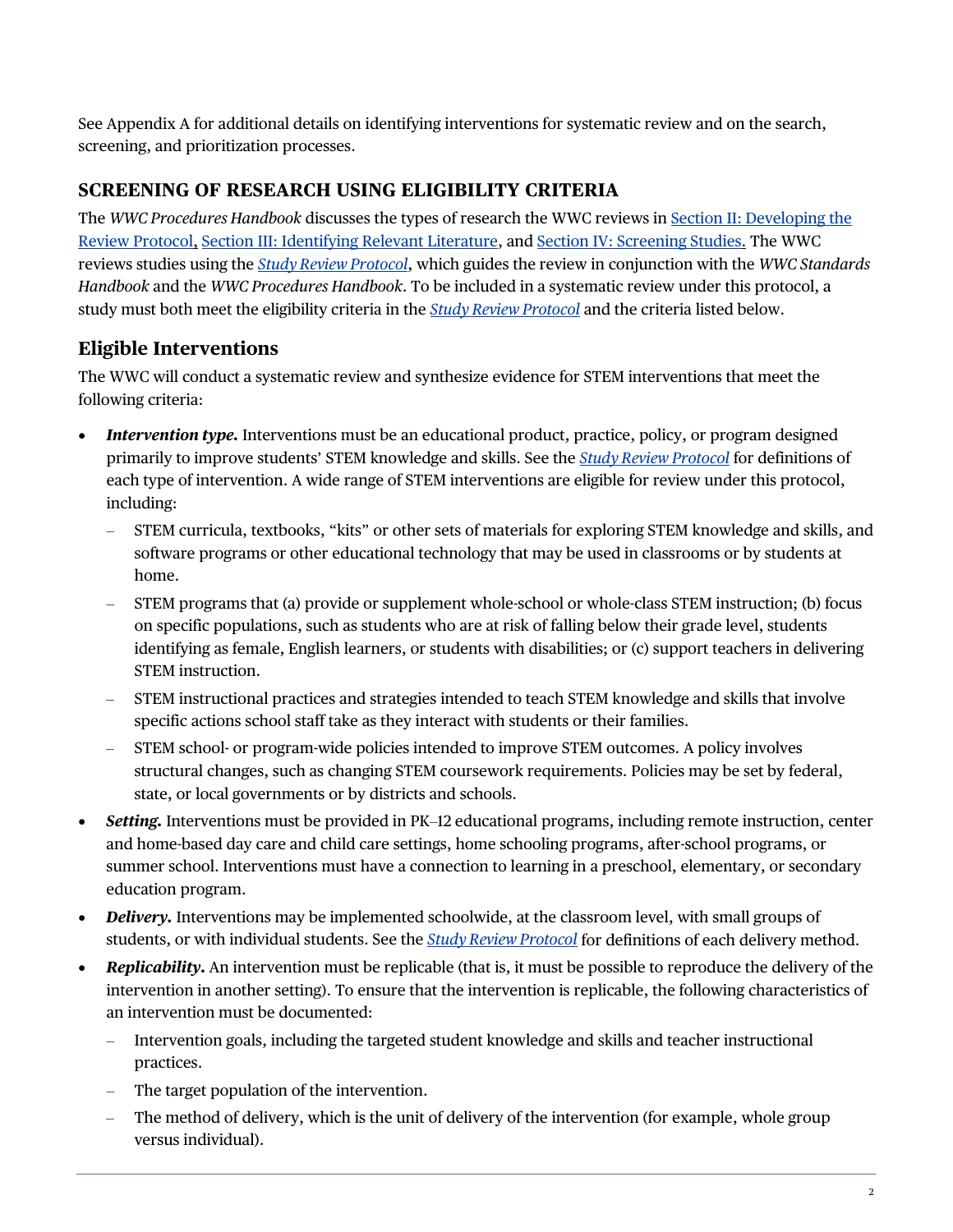- The frequency and duration of the intervention.
- Key intervention components, including activities and characteristics of activities, as well as the strategies used to improve the targeted student knowledge and skills or teacher instructional practices.
- Resources, including technology, facilities, personnel, and other materials, needed to implement the intervention.
- Qualifications of people delivering or administering the intervention.

The review will also document the resources and costs of implementing the interventions. An intervention may be excluded from a systematic review if little is known about the resources needed to implement the intervention with fidelity.

#### **Eligible Populations**

To be included in a systematic review under this protocol, studies must examine the effectiveness of an intervention administered to:

- *Students.* Students and other learners (ages 3–21) in PK–12 educational programs.
- *Staff.* Teachers, school leaders, other educators, or home- or school-based service providers.

STEM interventions might be designed to improve learning for all students, or designed specifically to meet the needs of students with disabilities, students identifying as female, English learners, or those with low prior achievement on STEM assessments. In addition, STEM interventions used with students in general science or mathematics courses might differ from those used with students in more specialized courses, such as biology or geometry. This protocol makes a distinction between interventions focused on general STEM content, typically offered in elementary and middle school grades, and interventions focused on specific STEM content, typically offered in middle and high school grades.

- Interventions that focus on general STEM content cover multiple topics broadly, such as a math course on arithmetic, number sense, and algebraic thinking.
- Interventions that focus on specific STEM content cover specific topics more in depth, such as a geometry course. STEM interventions that focus on specific content are typically for students in grades 9–12, but specific STEM content might also be relevant for students in grades 6–8, such as middle school students taking an Algebra I course.

Correspondingly, when a study is being reviewed as part of a systematic review of a STEM intervention under this protocol, the WWC will review findings reported for the following subpopulations of interest:

- *Preschoolers.* Preschoolers are 3- to 4-year-old students who have not yet entered kindergarten.
- *Students in general STEM courses.* General STEM instruction covers multiple topics and introduces a range of foundational, broadly applicable STEM practices. Regardless of the students' grade level, the WWC may review findings for students in general STEM courses separately from findings for students in specific STEM courses.
- *Students in specific STEM courses.* Specific STEM instruction focuses on a particular topic, such as biology or algebra. Regardless of the students' grade level, the WWC may review findings for students in specific STEM courses separately from findings for students in general STEM courses.
- *Students with low prior achievement on STEM assessments.* These are students who score below their age or grade level according to a standardized baseline measure in STEM.
- *Students identifying as female.* These are students whose gender identity is female.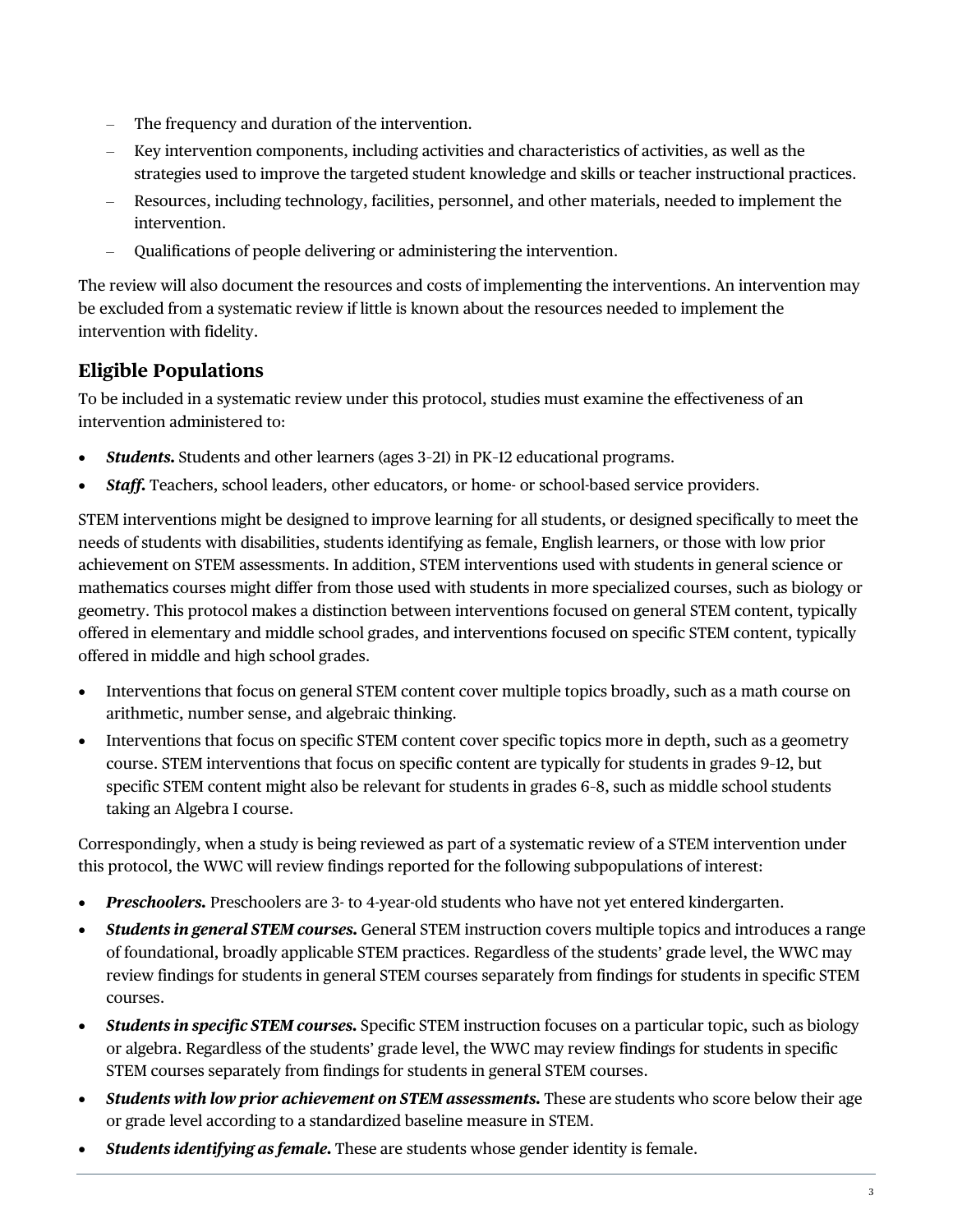- *Students with disabilities.* These are students who are eligible for special education and related services under the reauthorized Individuals with Disabilities Education Act of 2004 (IDEA 2004), most recently amended through Public Law 114-95, the Every Student Succeeds Act, in 2015. IDEA defines the term "child with disability" as a child with (i) with intellectual disabilities, hearing impairments (including deafness), speech or language impairments, visual impairments (including blindness), serious emotional disturbance (referred to as "emotional disturbance"), orthopedic impairments, autism, traumatic brain injury, other health impairments, or specific learning disabilities; and (ii) who, by reason thereof, needs special education and related services (U.S. Department of Education, n.d.). These students typically have an Individualized Education Program or a 504 Plan.
- *English learners.* English learners are students with a primary language other than English who have a limited range of listening, speaking, reading, or writing skills in English. English learners could be described using a variety of terms, including limited English proficient, English language learner, non-native English speaker, language minority, second language learner, or dual language learner.

## **Eligible Research**

Studies included in a systematic review under this protocol must meet the eligibility criteria in the *[WWC](https://ies.ed.gov/ncee/wwc/Handbooks)  [Procedures Handbook](https://ies.ed.gov/ncee/wwc/Handbooks)* and the *[Study Review Protocol](https://ies.ed.gov/ncee/wwc/Document/1297)*, and the following additional criteria:

- *Time frame.* The study must have been released within the 15 years preceding the year of the review (for example, in 2007 or later for reviews occurring in 2022) to ensure that the intervention and its research base are timely. Research experts may advise a longer time frame for an intervention if necessary.
- *Implementation of intervention components.* Studies must describe the components of the intervention and how each was implemented with adequate detail so reviewers can accurately document the intervention.
- *Intervention version.* Studies must implement a version of the intervention that is similar to the version available from the developer or publisher at the time of the review. To be considered the same version as the available intervention, the intervention implemented in the study must share intervention components, goals, and methods of delivery, and be delivered with similar frequency and duration, with only minor differences.

#### **Eligible Outcomes**

STEM interventions may affect outcomes in multiple domains. Table 1 lists the outcome domains from the *[Study](https://ies.ed.gov/ncee/wwc/Document/1297)  [Review Protocol](https://ies.ed.gov/ncee/wwc/Document/1297)* that systematic reviews under this protocol will include.

| Tuble to Englishe outcome gomanic for systematic reviews of stand meet vehiclons |                             |                    |                                 |                                       |                                     |  |  |
|----------------------------------------------------------------------------------|-----------------------------|--------------------|---------------------------------|---------------------------------------|-------------------------------------|--|--|
| <b>Science</b>                                                                   |                             | <b>Mathematics</b> |                                 | Other measures of knowledge or skills |                                     |  |  |
| $\bullet$                                                                        | Earth/space sciences        |                    | Algebra                         | $\bullet$                             | Technology and engineering literacy |  |  |
|                                                                                  | Life sciences               |                    | Calculus/precalculus            |                                       | General academic achievement        |  |  |
|                                                                                  | Physical sciences           |                    | Data analysis, statistics, and  |                                       |                                     |  |  |
|                                                                                  | General science achievement |                    | probability                     |                                       |                                     |  |  |
|                                                                                  |                             |                    | Geometry and measurement        |                                       |                                     |  |  |
|                                                                                  |                             |                    | Numbers and operations          |                                       |                                     |  |  |
|                                                                                  |                             |                    | General mathematics achievement |                                       |                                     |  |  |

#### **Table 1. Eligible outcome domains for systematic reviews of STEM interventions**

Note: For each study, findings from all outcome domains from the *[Study Review Protocol](https://ies.ed.gov/ncee/wwc/Document/1297)* will be reviewed and reported, but only findings from the outcome domains listed in Table 1 will be synthesized in reports under this protocol.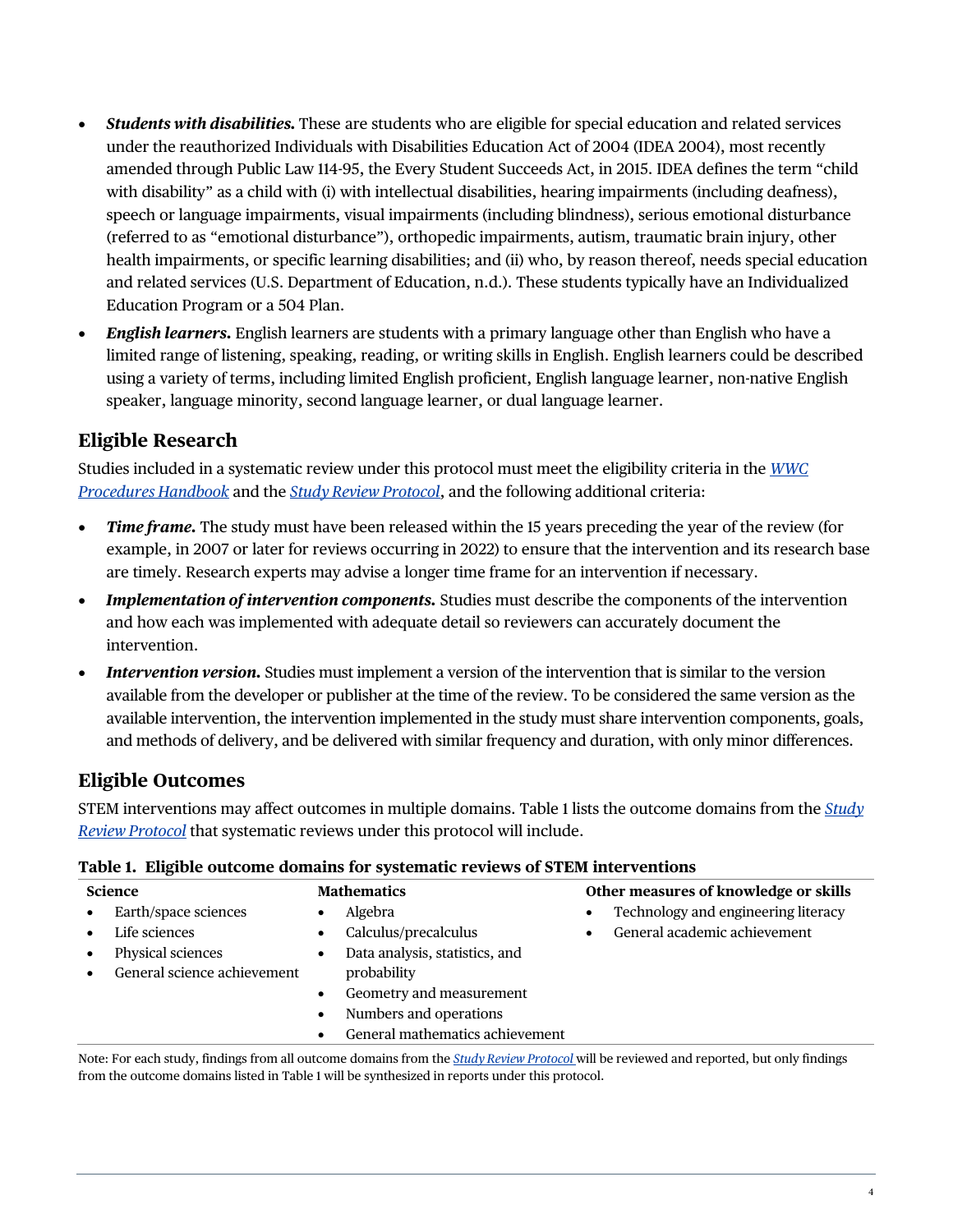#### **SYNTHESIS AND DISSEMINATION OF FINDINGS**

*Determining the number of reports.* The WWC will present findings from its systematic review of a STEM intervention in one or more reports, referred to as "intervention reports." The WWC will determine the number and scope of the intervention reports once it identifies a set of eligible studies that meet WWC standards.

*Reporting on findings for different subpopulations of interest.* If findings for more than one subpopulation of interest are available, the WWC may produce multiple intervention reports (one for each subpopulation), or may combine findings from multiple populations into one intervention report. The WWC will determine whether to summarize findings in one or more reports based on the number of studies that meet WWC standards for each subpopulation of interest, and whether the implementation of the intervention differs across these subpopulations. When possible, findings will be summarized separately for (1) preschoolers, (2) students receiving instruction focusing on general STEM content, (3) students receiving instruction focusing on specific STEM content, (4) students with low prior achievement in STEM, (5) students identifying as female, (6) students with disabilities, and (7) English learners. For some interventions, however, it will not be possible to disaggregate intervention effects for multiple subpopulations of interest.

#### **REFERENCES**

U.S. Department of Education. (n.d.). *IDEA: Individuals with Disabilities Education Act*. [https://sites.ed.gov/idea/.](https://sites.ed.gov/idea/)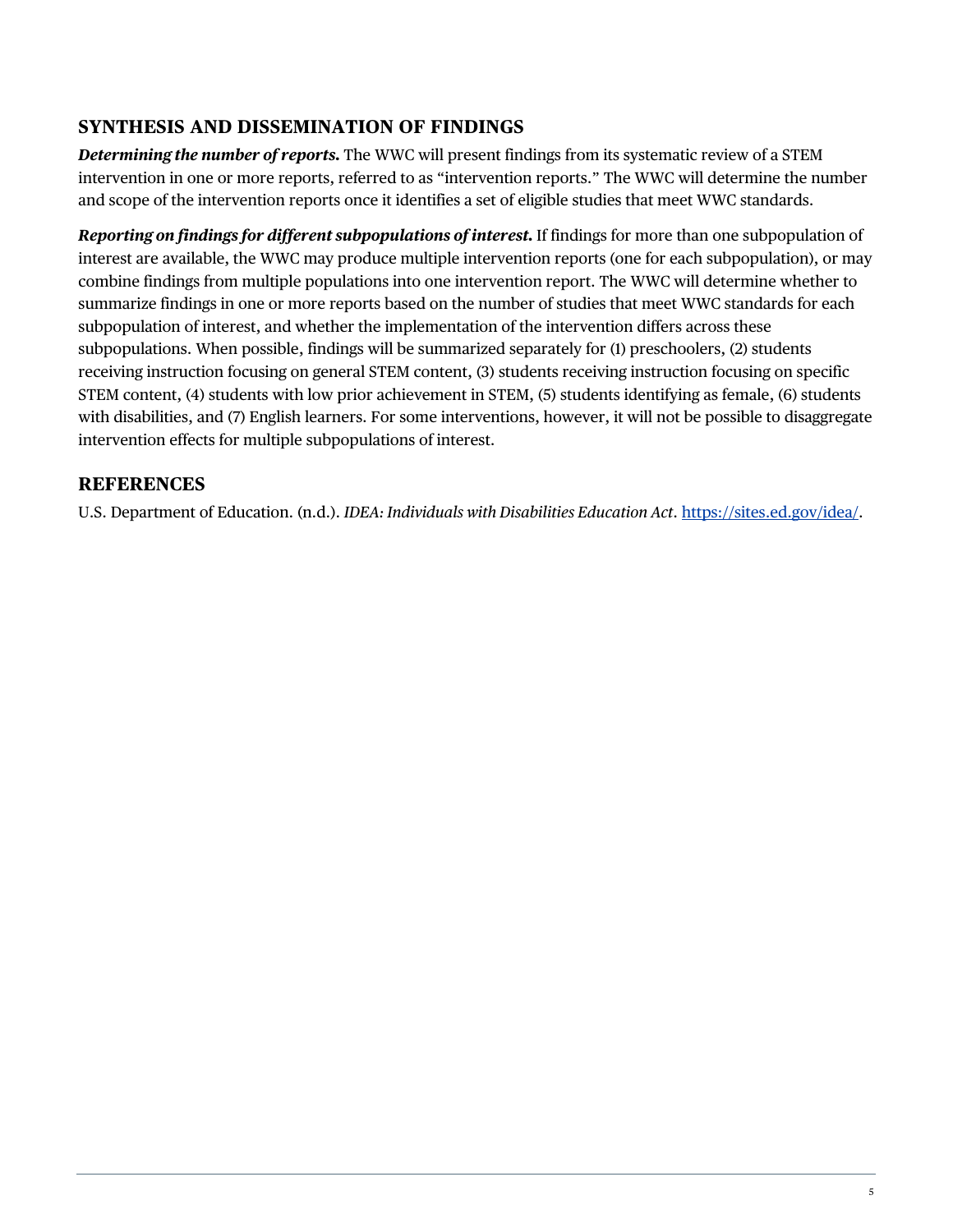#### **APPENDIX A. PRIORITIZING RESEARCH FOR REVIEW AND SYNTHESIS**

This appendix describes the processes for prioritizing studies for What Works Clearinghouse (WWC) review, and for selecting interventions for systematic reviews to inform "what works" in improving science, technology, engineering, and mathematics (STEM) knowledge and skills. The WWC prioritizes systematic reviews of evidence that are most likely to be relevant and useful to educators and other decision makers. The WWC also prioritizes for review studies that it has not already reviewed.

To select studies and interventions for WWC review, the WWC uses the five-step process outlined below. Studies are identified in Steps 1 and 2, scored in Step 3, and reviewed in Step 4 on a rolling basis. The WWC then identifies interventions for systematic reviews and disseminates the findings in Step 5.

*Step 1: Identify studies for possible WWC review.* The WWC identifies studies on STEM interventions. This step is intended to identify studies that are relevant and useful to educators or other decision makers through four literature search processes:

- Search th[e Education Resources Information Center \(](https://eric.ed.gov/?)ERIC) for Institute of Education Sciences (IES)-funded research not yet reviewed by the WWC.
	- This search will be restricted to research funded by the U.S. Department of Education (ED), IES, using the *funded:y* search flag.
	- The review team will conduct this search so that all IES-funded research can be screened for possible review. Therefore, this search will not be limited by key terms related to STEM interventions specifically.
	- The review team will expand this search to include all ED-funded research when such an option becomes available in ERIC. ERIC does not currently encode whether research was conducted with funding from other ED grants. For this reason, the review team will supplement this search with the lists of ED-funded studies described below.
- Search ERIC using key terms for STEM research not yet reviewed by the WWC.
	- The review team will search ERIC using specific key terms to identify recent research on STEM interventions.
	- The WWC will use ERIC thesaurus terms and additional key search terms related to impact, study design, outcomes, and population and disability terms (if needed) to search key ERIC fields, including the title, abstract, and descriptors. Appendix B provides examples of the search terms that this review may use to focus the literature search. The ERIC database searches abstracts but does not search the full text of studies. Because abstracts are less likely to include the search terms than the full text, the WWC will identify studies that have terms from one or more of the categories in Appendix B, Table B.1 (such as impact and study design terms) to ensure that the search captures all relevant studies. To ensure the search focuses on STEM research, the WWC will require the study abstract to contain at least one of the terms from the outcomes or population categories listed in Table B.1. To address a high volume of identified research, the review may prioritize screening of studies that include terms from more than one of the categories listed in Table B.1.
- Search ERIC and other key databases for research on specific interventions, such as those identified by research experts in STEM, particularly from those who work closely with practitioners.
	- After identifying interventions for improving STEM knowledge and skills, the review team will search for the intervention names in ERIC and other databases listed in Appendix C. The team may also search additional websites that might be relevant to a particular intervention.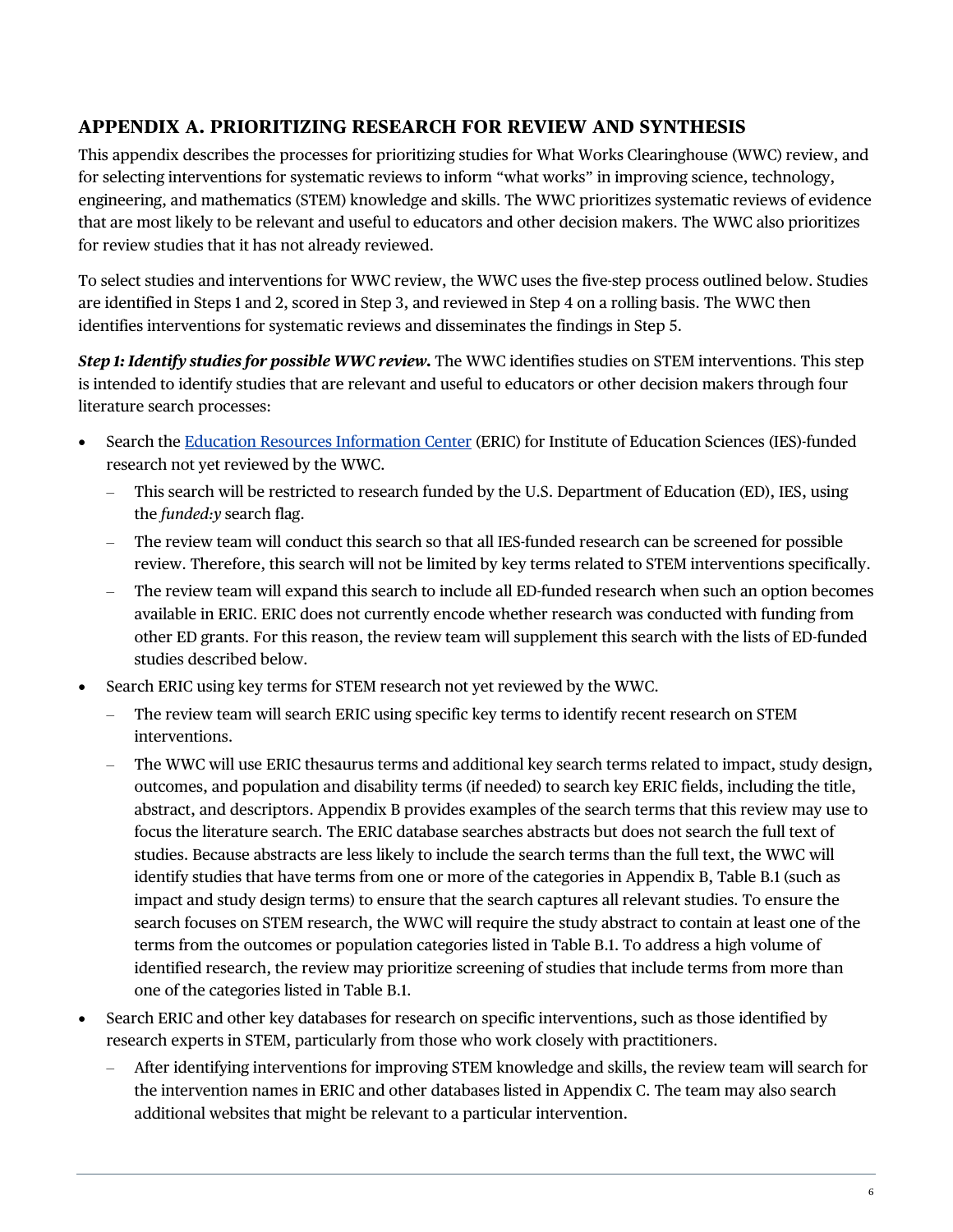- For some interventions, the literature search may result in many studies unrelated to the intervention. For example, this often occurs when the intervention name includes commonly used terms. These searches may be limited by specific keywords listed in Appendix B.
- Search for lists of studies funded by a range of ED grants or other federal agencies.
	- ED grants including Effectiveness, Efficacy, Replication, and Scale-Up grants funded by ED centers such as the National Center for Education Research and the National Center for Special Education Research.
	- Additionally, the team will screen studies from other ED grants that have provided technical assistance for grantees to design evaluations to meet WWC standards. These include the Investing in Innovation (i3) program, the Education Innovation and Research (EIR) program, the Supporting Effective Educator Development (SEED) program, and First in the World.
	- Finally, the review team will aim to identify federally funded education research from outside of ED, such as from the National Institutes of Health and the National Science Foundation.

*Step 2: Narrow the list of studies for possible WWC review.* The review team determines whether the WWC has previously reviewed studies and screens them on the basis of eligibility criteria under the *[Study Review Protocol](https://ies.ed.gov/ncee/wwc/Document/1297)*, such as whether the study examines the effects of an eligible intervention on an eligible outcome measure. The review team then screens the study for eligibility under this STEM protocol, such as whether the intervention in the study is intended to improve STEM knowledge and skills. To address a high volume of identified research, the WWC may prioritize screening recent studies or those for certain education levels, topic descriptors, or other characteristics.

*Step 3: Score and select studies for WWC review.* As eligible studies are identified in Step 2, the WWC assigns a prioritization score to each study on a rolling basis. The score helps to prioritize studies for WWC review and identify eligible research that is of high quality and interest to a wide range of WWC users and consumers. The WWC gives each eligible study a score based on a number of factors (Table A.1). The WWC then ranks the studies from highest to lowest according to their scores. The WWC begins reviewing studies with the highest prioritization scores on a rolling basis, while screening and scoring additional studies. For any studies that receive the same score, the study that was conducted more recently receives priority. The score of each study is calculated on a scale of 0 to 8 points (see Table A.1).

| <b>Points</b> | <b>Study characteristic</b>                                                                                                                                                                                                                      | <b>Justification</b>                                                                                                                                                                               |
|---------------|--------------------------------------------------------------------------------------------------------------------------------------------------------------------------------------------------------------------------------------------------|----------------------------------------------------------------------------------------------------------------------------------------------------------------------------------------------------|
| $+2$          | The study is a randomized controlled trial,<br>regression discontinuity design, or single-case<br>design and is therefore eligible to receive the<br>highest study rating.                                                                       | Stronger research designs provide more credible evidence and<br>are more likely to meet standards. Quasi-experimental design<br>studies are eligible for review but will not receive these points. |
| $+1$          | The study relies on data from multiple sites,<br>and the analytic sample for the study includes<br>at least 350 individuals for group design and<br>regression discontinuity design studies or 20<br>individuals for single-case design studies. | These studies provide evidence that is more likely to apply to<br>different settings or populations of teachers or students.                                                                       |
| $+1$          | The study was funded by ED.                                                                                                                                                                                                                      | Research produced with support from ED is likely to be of<br>great interest to a wide range of users and consumers.                                                                                |
| $+1$          | The study is already in ERIC with full text or<br>with a direct link to the text in a journal or<br>another publicly available source.                                                                                                           | Research in ERIC is more accessible to educators and other<br>decision makers.                                                                                                                     |

#### **Table A.1. Study characteristics used to determine prioritization score for each study**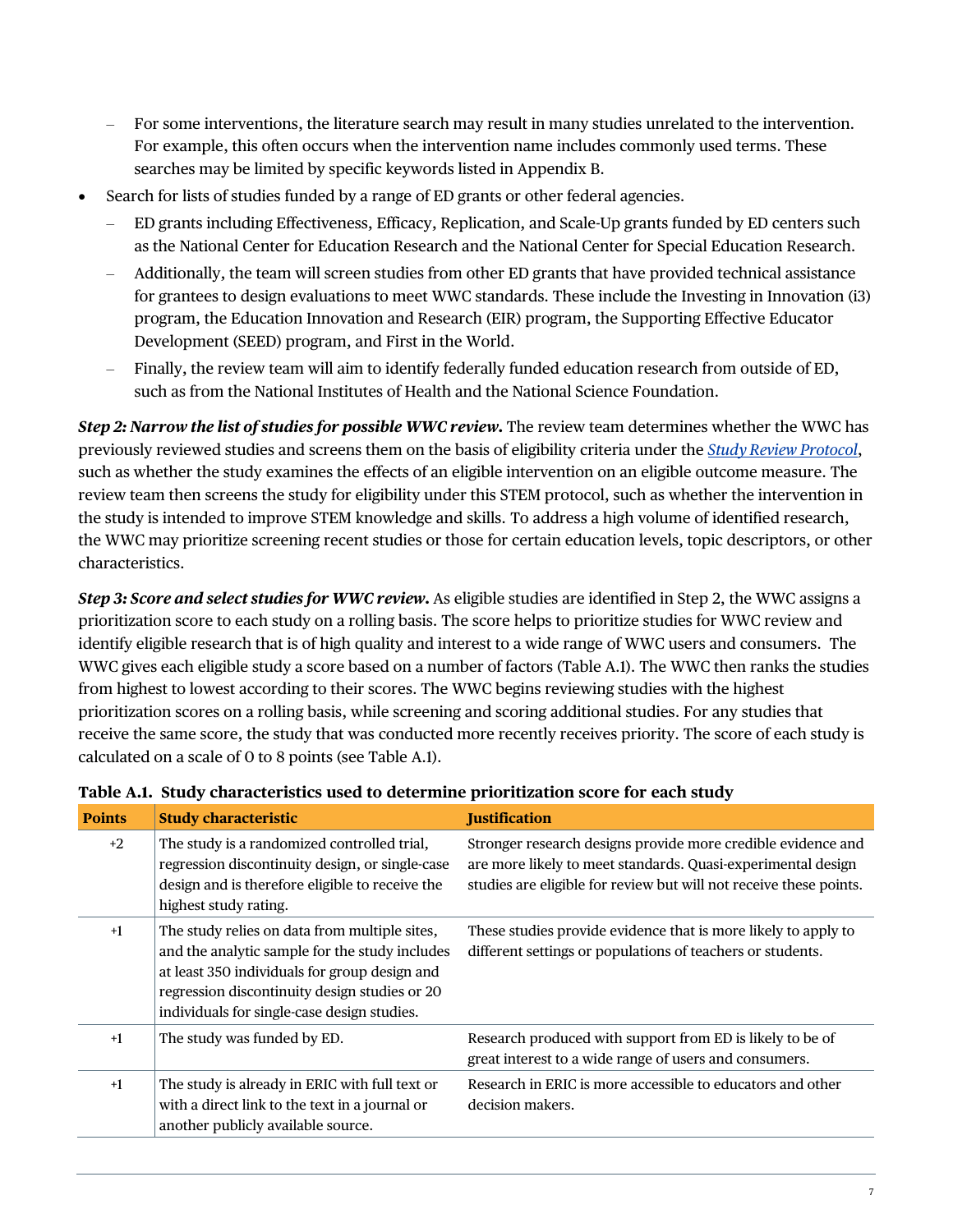| <b>Points</b> | <b>Study characteristic</b>                                                                              | <b>Justification</b>                                                                                                                                                                                   |
|---------------|----------------------------------------------------------------------------------------------------------|--------------------------------------------------------------------------------------------------------------------------------------------------------------------------------------------------------|
| $+1$          | The intervention is widely used according to<br>context experts or practitioner surveys.                 | Evidence on interventions in wide use is likely to be of interest<br>to educators and other decision makers. For example, the<br>RAND American Educator Panels are one source for this<br>information. |
| $+1$          | The WWC has not released an intervention<br>report on the same intervention in the study.                | The WWC prioritizes research that could contribute to new<br>systematic reviews over research that might be included in an<br>update to an existing systematic review.                                 |
| $+1$          | The WWC has previously reviewed at most one<br>study of the same intervention that met WWC<br>standards. | The WWC prioritizes reviewing studies of many different<br>interventions. If an intervention is selected for systematic<br>review in Step 5, the WWC will review all research on the<br>intervention.  |

*Step 4: Conduct WWC study reviews.* The WWC reviews the studies with the highest prioritization scores from Step 3 on an ongoing basis using the *[Study Review Protocol.](https://ies.ed.gov/ncee/wwc/Document/1297)* 

*Step 5: Disseminate findings and identify topics for intervention reports and other systematic review products.* The WWC disseminates its findings and conducts systematic reviews of evidence through one or more of the following:

- **Single-study reviews.** The WWC will monitor recently reviewed studies and will disseminate relevant findings from single-study reviews through IES NewsFlashes and social media posts.
- **Intervention reports.** The WWC will monitor potential interventions for which to conduct systematic reviews:
	- In general, if only one study of an intervention meets WWC standards, or if the pooled sample size across all studies that meet WWC standards is fewer than 350 individuals for group design and regression discontinuity design studies or 20 individuals for single-case design studies, then the WWC will review those studies but will not prepare an intervention report.
	- When at least two studies of the same intervention meet WWC standards (version 2.1 or higher) and both are not already included in an existing WWC intervention report, the WWC will identify the intervention as a candidate for an intervention report. Once it has identified an intervention, the WWC may conduct a literature search to identify all research in ERIC and other databases specified in this protocol on the intervention (if one was not already conducted in **Step 1**). The WWC will then calculate a prioritization score for the intervention, which is a sum of the study-level prioritization scores calculated in **Step 3**, including any studies the WWC has previously reviewed that meet WWC standards and excluding any studies that do not meet WWC standards or that are already included in an intervention report.
	- IES reviews the prioritization scores and approves the production of intervention reports on a rolling basis.
	- When IES approves an intervention report, the WWC will review all eligible studies of the intervention not already reviewed by the WWC. The WWC will also use the *[Study Review Protocol](https://ies.ed.gov/ncee/wwc/Document/1297)* to update reviews of any studies of the intervention previously reviewed under a different protocol. The WWC may also review additional supplementary findings, including findings for groups of students outlined in this protocol.
- **Other products.** The WWC may also develop evidence summaries across STEM interventions to inform educators and other decision makers about which components of interventions were most effective. These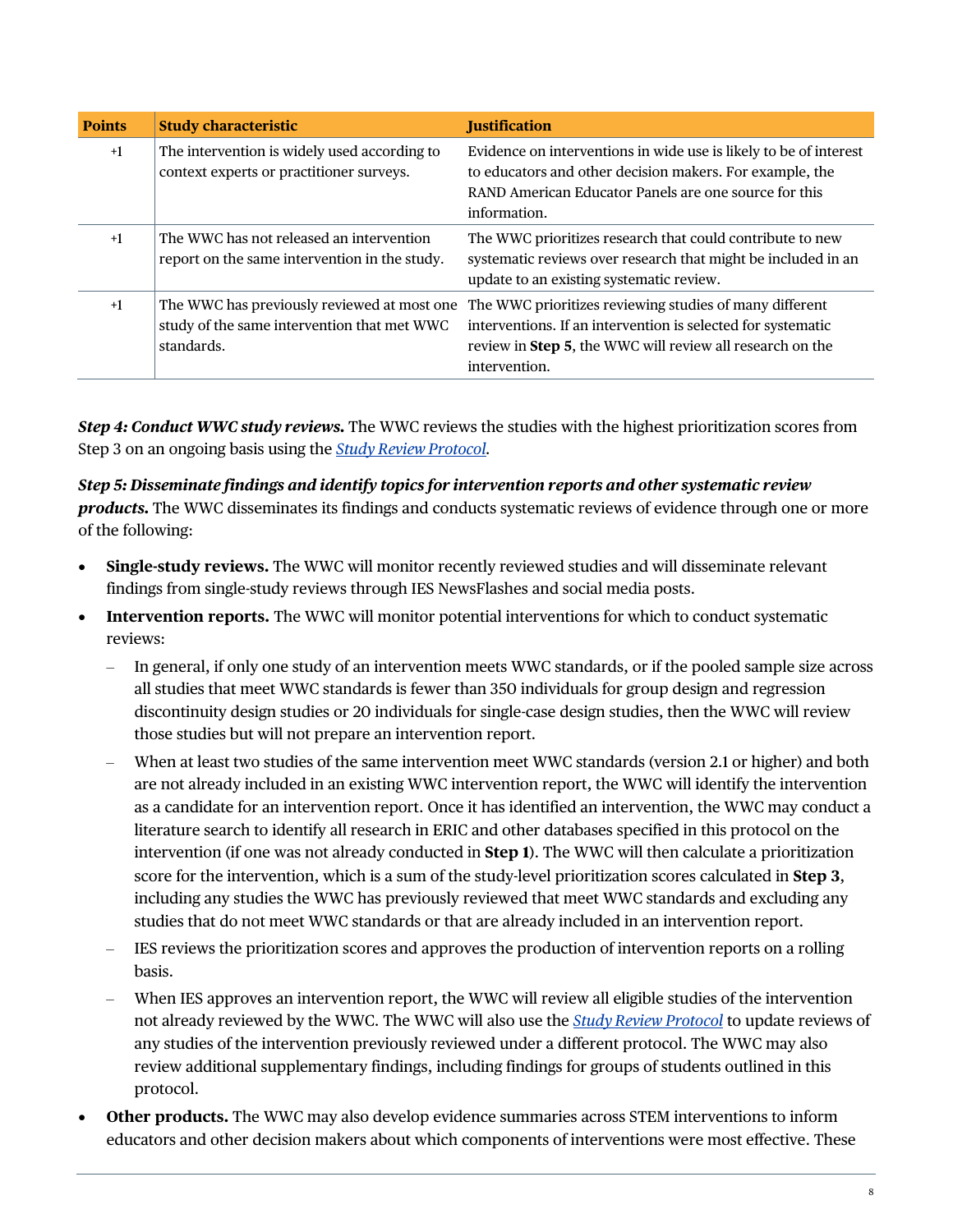summaries may include meta-analytic syntheses of findings across branded and nonbranded interventions. The WWC may highlight the strength of evidence by intervention component or across different student populations and outcome domains, as well as areas where the WWC has limited evidence, which may inform future literature searches.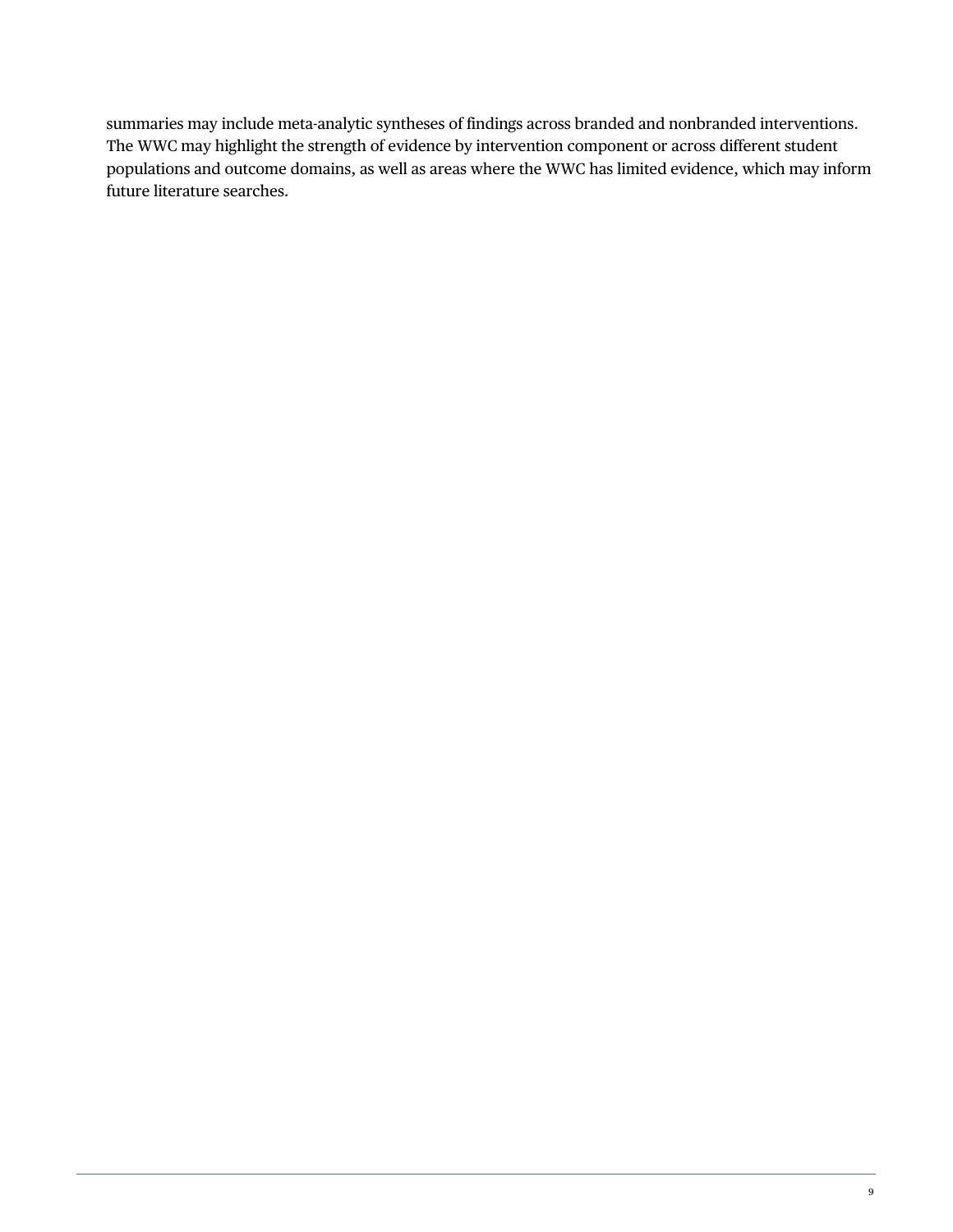#### **APPENDIX B. SEARCH TERMS USED IN LITERATURE SEARCH**

As described in Appendix A, the science, technology, engineering, and mathematics (STEM) review will use four literature search processes to identify research that practitioners and decision makers might find useful. This appendix lists example search terms for the literature searches.

| <b>Category</b> | <b>Search terms</b>                                                                                                                                                                                                                                                                                                                                                                                                                                                                                                                                                                                                                                                                                     |
|-----------------|---------------------------------------------------------------------------------------------------------------------------------------------------------------------------------------------------------------------------------------------------------------------------------------------------------------------------------------------------------------------------------------------------------------------------------------------------------------------------------------------------------------------------------------------------------------------------------------------------------------------------------------------------------------------------------------------------------|
| Impact          | achiev*, affect*, benefit*, decreas*, effect*, efficac*, evaluat*, gain, growth, impact*, improv*,<br>increas*, progress, reduc*, success*                                                                                                                                                                                                                                                                                                                                                                                                                                                                                                                                                              |
| Study design    | ABAB, alternating treatment*, assess*, assign*, causal, changing criteri*, comparison group*,<br>control*, counterfactual, crossover design*, difference in differences, experiment*, matched,<br>meta analy*, metaanaly*, multi element, multielement, multiple baseline, multiple probe*, post<br>test*, posttest*, pre test*, pretest*, quasi experimental, quasiexperimental, random*, regression<br>discontinuity, reversal design*, simultaneous treatment*, single case, single subject, treatment,<br>withdrawal design*                                                                                                                                                                        |
| Outcomes        | algebra*, algorithm*, array*, atomsph*, biolog*, calcul*, chemic*, chemistr*, climat*, comput*,<br>condition*, cyber*, design*, different*, digital*, dynam*, earth*, eco*, electr*, energ*, engineer*,<br>environment*, equat*, estimat*, factor*, force*, fraction*, function*, geo*, geometr*, graph*,<br>hypothes*, inequal*, integ*, internet*, iterat*, magnet*, material*, math*, matter*, measur*,<br>mechan*, motion*, network*, number*, ocean*, physic*, planet*, polynom*, pre-calc*, pre calc*,<br>probabilit*, quadratic*, recurs*, robot*, scien*, software*, solar*, space*, static*, statistic*,<br>structur*, technol*, three-dimension*, 3d, 3-d, triang*, trigo*, vector*, weather* |
| Population      | after school*, afterschool*, child*, childhood, early childhood, elementary grade*, elementary<br>school*, grade school*, high school*, home school*, junior high, K-12, kindergart*, middle<br>school*, pre-K*, PreK*, pre-school, preschool, primary school*, pupil*, student*, summer school*                                                                                                                                                                                                                                                                                                                                                                                                        |

|  | Table B.1. Example search terms for the STEM review |  |  |  |  |  |  |
|--|-----------------------------------------------------|--|--|--|--|--|--|
|--|-----------------------------------------------------|--|--|--|--|--|--|

Notes: The asterisk (\*) ensures the search returns any word that begins with the specified letters.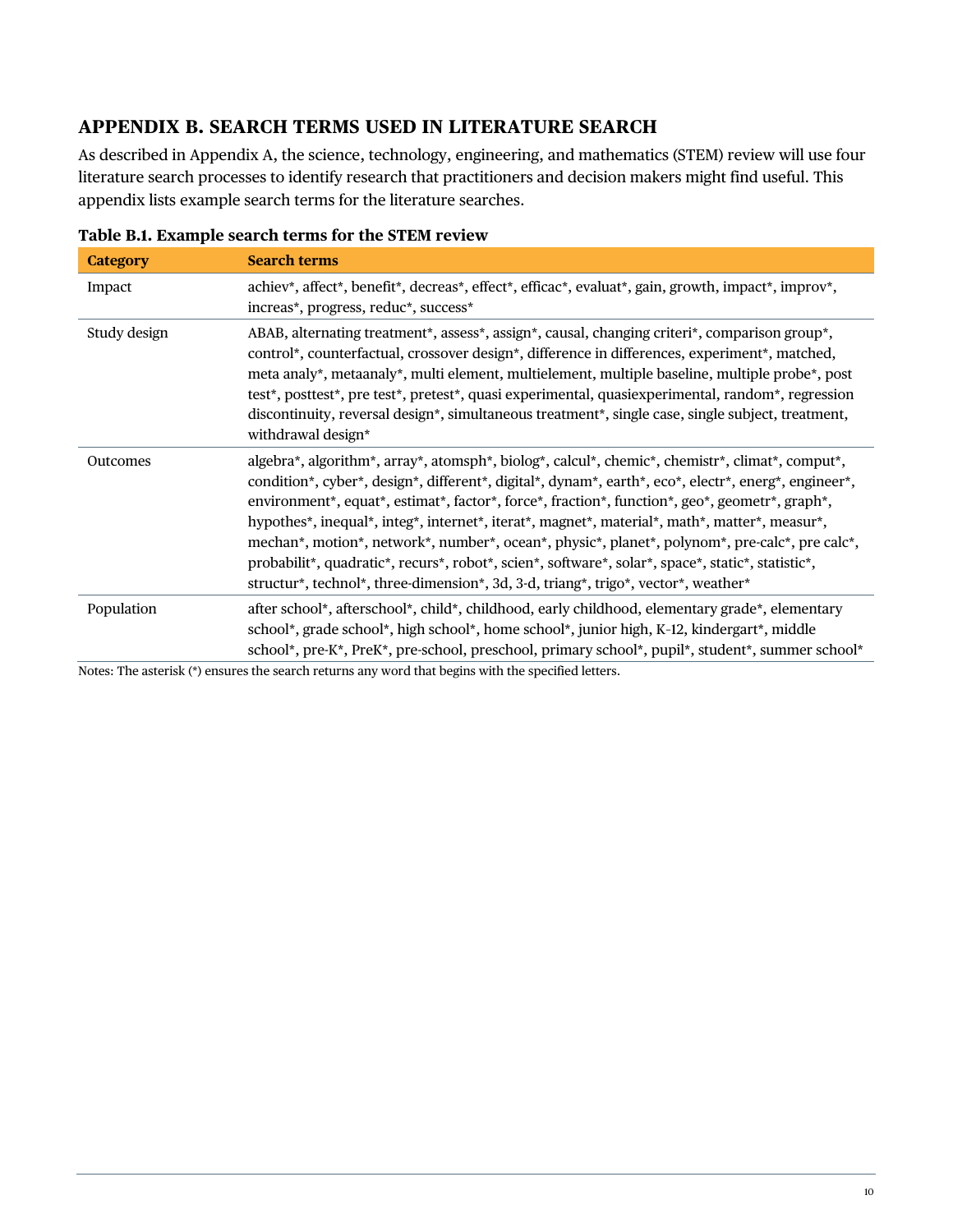#### **APPENDIX C. DATABASES USED IN LITERATURE SEARCH**

As described in Appendix A, the What Works Clearinghouse (WWC) will search the Education Resources Information Center (ERIC) and the following electronic databases and websites for research on science, technology, engineering, and mathematics (STEM) interventions. The WWC may also search additional websites that might be relevant to particular interventions.

| <b>Category</b>                             | <b>Websites</b>                                                                                                                                                                                                                                                                                                                                                                                                                                                                                                                                                                                                                                                                                                                                                                                                                                                                                                                                                                                                                                                                                                                                                                                                                                 |
|---------------------------------------------|-------------------------------------------------------------------------------------------------------------------------------------------------------------------------------------------------------------------------------------------------------------------------------------------------------------------------------------------------------------------------------------------------------------------------------------------------------------------------------------------------------------------------------------------------------------------------------------------------------------------------------------------------------------------------------------------------------------------------------------------------------------------------------------------------------------------------------------------------------------------------------------------------------------------------------------------------------------------------------------------------------------------------------------------------------------------------------------------------------------------------------------------------------------------------------------------------------------------------------------------------|
| Electronic databases                        | Academic Search Premier, E-Journals, EconLit, Education Research Complete (EBSCO), ERIC,<br>ProQuest Dissertations & Theses, APA PsycInfo, SAGE Journals Online, Scopus, SocINDEX,<br>WorldCat, ScienceDirect                                                                                                                                                                                                                                                                                                                                                                                                                                                                                                                                                                                                                                                                                                                                                                                                                                                                                                                                                                                                                                   |
| Websites of federal<br>agencies             | Congressional Research Service (CRS), Government Accountability Office (GAO), Institute of<br>Education Sciences (IES), National Center for Education Research (NCER), National Institute of<br>Child Health and Human Development (NICHD), National Institute for Early Education Research<br>(NIEER), National Science Foundation (NSF), U.S. Department of Education, U.S. Department of<br>Health & Human Services                                                                                                                                                                                                                                                                                                                                                                                                                                                                                                                                                                                                                                                                                                                                                                                                                          |
| Websites of<br>professional<br>associations | American Association for the Advancement of Science (AAAS), American Association of Colleges<br>of Teacher Education (AACTE), American Association of Physics Teachers (AAPT), American<br>Association of School Administrators (AASA), American Educational Research Association<br>(AERA), American Evaluation Association (AEA), American Federation of Teachers (AFT),<br>American Society for Engineering Education (ASEE), Association for Public Policy Analysis and<br>Management (APPAM), Association for Supervision and Curriculum Development (ASCD),<br>Computer Science Teachers Association, Council of Chief State School Officers, International<br>Society for Technology in Education, International Technology and Engineering Educators<br>Association (ITEEA), National Association of Elementary School Principals, National Association<br>of Secondary School Principals, National Association of State Boards of Education (NASBE),<br>National Council of Teachers of Mathematics (NCTM), National Education Association (NEA),<br>National Governors Association, National Science Teaching Association (NSTA), The School<br>Superintendents Association, Society for Research on Educational Effectiveness (SREE) |